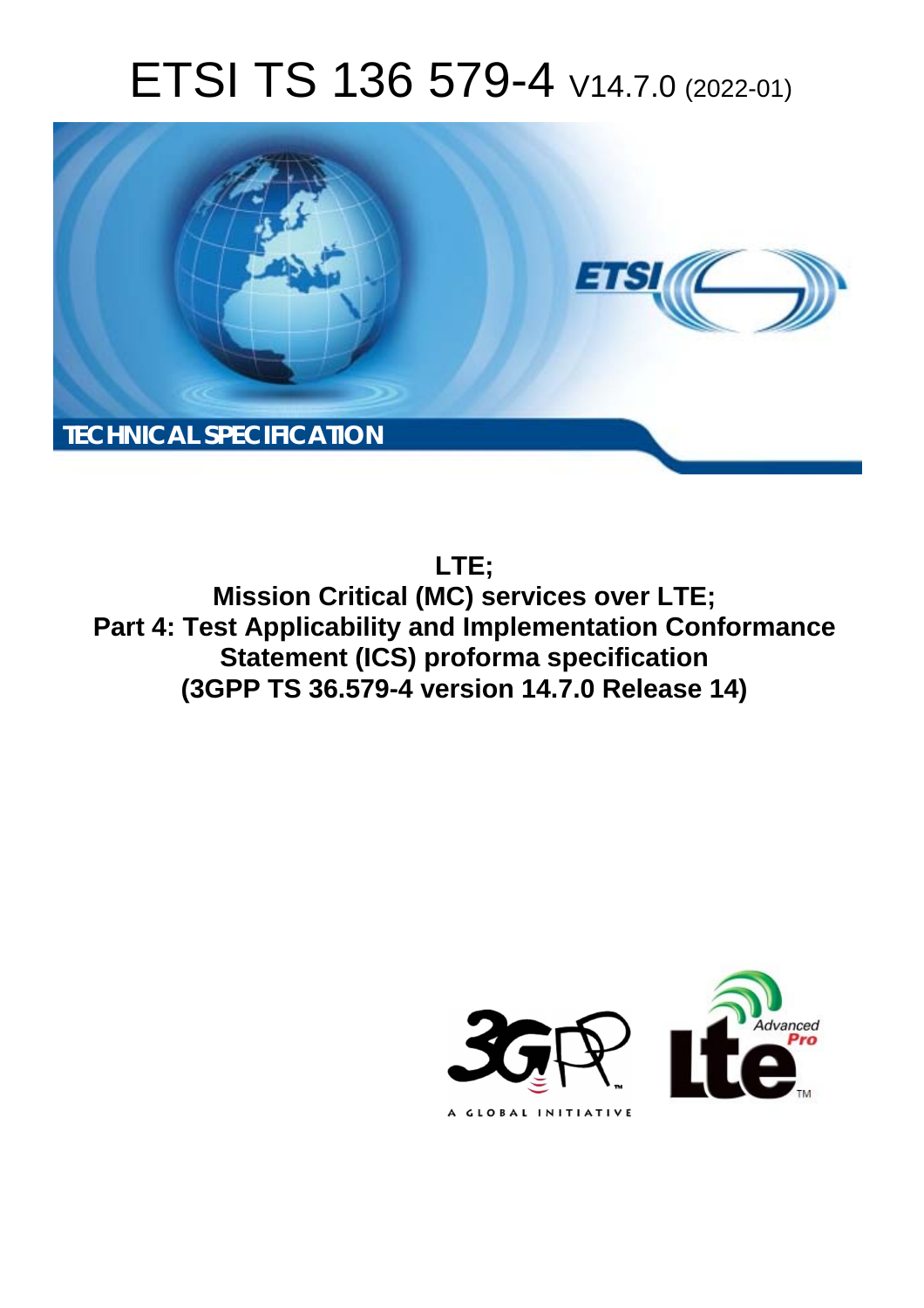Reference RTS/TSGR-0536579-4ve70

Keywords

 $\overline{\mathsf{ITF}}$ 

#### *ETSI*

650 Route des Lucioles F-06921 Sophia Antipolis Cedex - FRANCE

Tel.: +33 4 92 94 42 00 Fax: +33 4 93 65 47 16

Siret N° 348 623 562 00017 - APE 7112B Association à but non lucratif enregistrée à la Sous-Préfecture de Grasse (06) N° w061004871

#### *Important notice*

The present document can be downloaded from: <http://www.etsi.org/standards-search>

The present document may be made available in electronic versions and/or in print. The content of any electronic and/or print versions of the present document shall not be modified without the prior written authorization of ETSI. In case of any existing or perceived difference in contents between such versions and/or in print, the prevailing version of an ETSI deliverable is the one made publicly available in PDF format at [www.etsi.org/deliver](http://www.etsi.org/deliver).

Users of the present document should be aware that the document may be subject to revision or change of status. Information on the current status of this and other ETSI documents is available at <https://portal.etsi.org/TB/ETSIDeliverableStatus.aspx>

If you find errors in the present document, please send your comment to one of the following services: <https://portal.etsi.org/People/CommiteeSupportStaff.aspx>

#### *Notice of disclaimer & limitation of liability*

The information provided in the present deliverable is directed solely to professionals who have the appropriate degree of experience to understand and interpret its content in accordance with generally accepted engineering or other professional standard and applicable regulations.

No recommendation as to products and services or vendors is made or should be implied.

No representation or warranty is made that this deliverable is technically accurate or sufficient or conforms to any law and/or governmental rule and/or regulation and further, no representation or warranty is made of merchantability or fitness for any particular purpose or against infringement of intellectual property rights.

In no event shall ETSI be held liable for loss of profits or any other incidental or consequential damages.

Any software contained in this deliverable is provided "AS IS" with no warranties, express or implied, including but not limited to, the warranties of merchantability, fitness for a particular purpose and non-infringement of intellectual property rights and ETSI shall not be held liable in any event for any damages whatsoever (including, without limitation, damages for loss of profits, business interruption, loss of information, or any other pecuniary loss) arising out of or related to the use of or inability to use the software.

### *Copyright Notification*

No part may be reproduced or utilized in any form or by any means, electronic or mechanical, including photocopying and microfilm except as authorized by written permission of ETSI. The content of the PDF version shall not be modified without the written authorization of ETSI.

The copyright and the foregoing restriction extend to reproduction in all media.

© ETSI 2022. All rights reserved.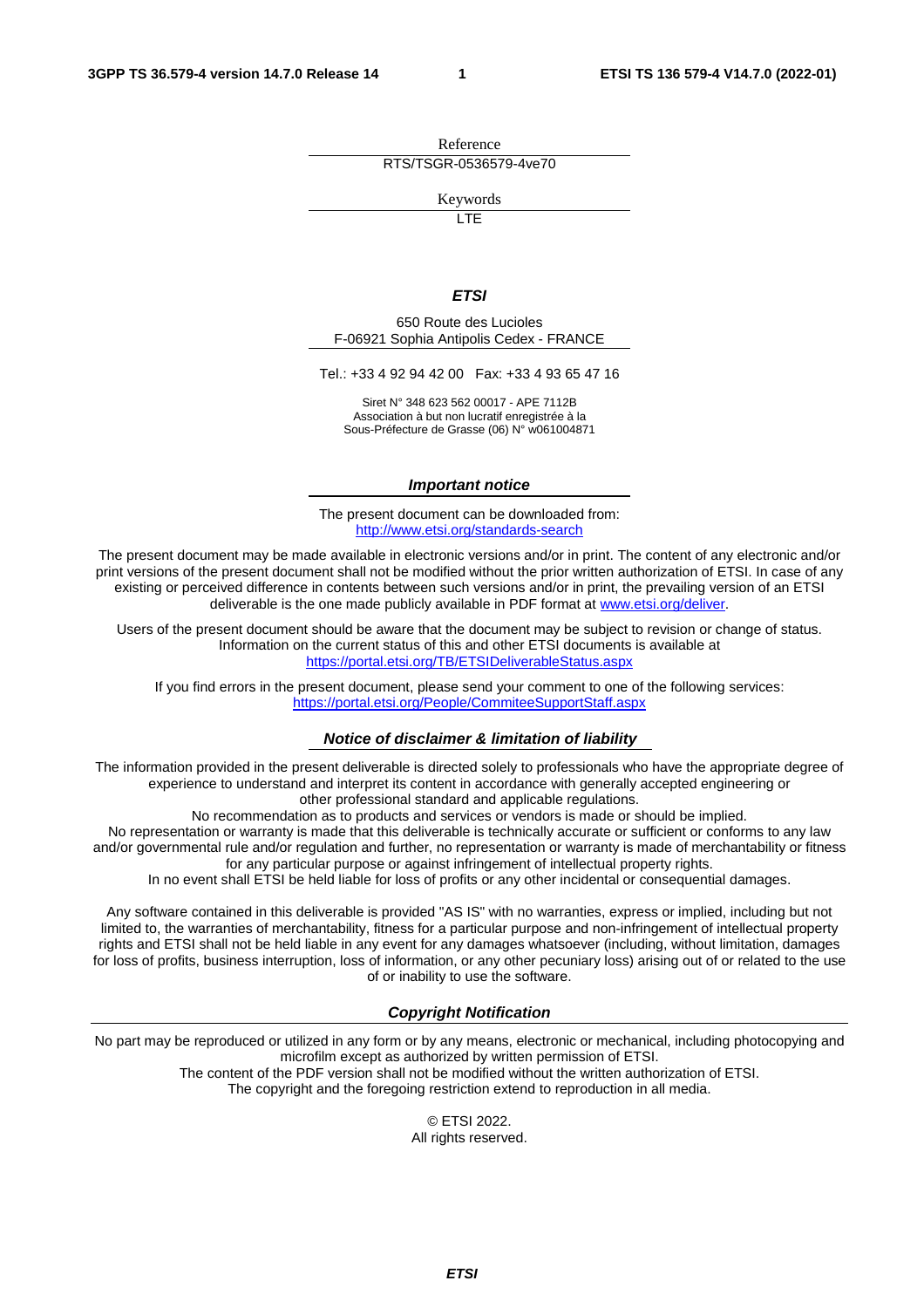## Intellectual Property Rights

#### Essential patents

IPRs essential or potentially essential to normative deliverables may have been declared to ETSI. The declarations pertaining to these essential IPRs, if any, are publicly available for **ETSI members and non-members**, and can be found in ETSI SR 000 314: *"Intellectual Property Rights (IPRs); Essential, or potentially Essential, IPRs notified to ETSI in respect of ETSI standards"*, which is available from the ETSI Secretariat. Latest updates are available on the ETSI Web server ([https://ipr.etsi.org/\)](https://ipr.etsi.org/).

Pursuant to the ETSI Directives including the ETSI IPR Policy, no investigation regarding the essentiality of IPRs, including IPR searches, has been carried out by ETSI. No guarantee can be given as to the existence of other IPRs not referenced in ETSI SR 000 314 (or the updates on the ETSI Web server) which are, or may be, or may become, essential to the present document.

### **Trademarks**

The present document may include trademarks and/or tradenames which are asserted and/or registered by their owners. ETSI claims no ownership of these except for any which are indicated as being the property of ETSI, and conveys no right to use or reproduce any trademark and/or tradename. Mention of those trademarks in the present document does not constitute an endorsement by ETSI of products, services or organizations associated with those trademarks.

**DECT™**, **PLUGTESTS™**, **UMTS™** and the ETSI logo are trademarks of ETSI registered for the benefit of its Members. **3GPP™** and **LTE™** are trademarks of ETSI registered for the benefit of its Members and of the 3GPP Organizational Partners. **oneM2M™** logo is a trademark of ETSI registered for the benefit of its Members and of the oneM2M Partners. **GSM**® and the GSM logo are trademarks registered and owned by the GSM Association.

### Legal Notice

This Technical Specification (TS) has been produced by ETSI 3rd Generation Partnership Project (3GPP).

The present document may refer to technical specifications or reports using their 3GPP identities. These shall be interpreted as being references to the corresponding ETSI deliverables.

The cross reference between 3GPP and ETSI identities can be found under<http://webapp.etsi.org/key/queryform.asp>.

### Modal verbs terminology

In the present document "**shall**", "**shall not**", "**should**", "**should not**", "**may**", "**need not**", "**will**", "**will not**", "**can**" and "**cannot**" are to be interpreted as described in clause 3.2 of the [ETSI Drafting Rules](https://portal.etsi.org/Services/editHelp!/Howtostart/ETSIDraftingRules.aspx) (Verbal forms for the expression of provisions).

"**must**" and "**must not**" are **NOT** allowed in ETSI deliverables except when used in direct citation.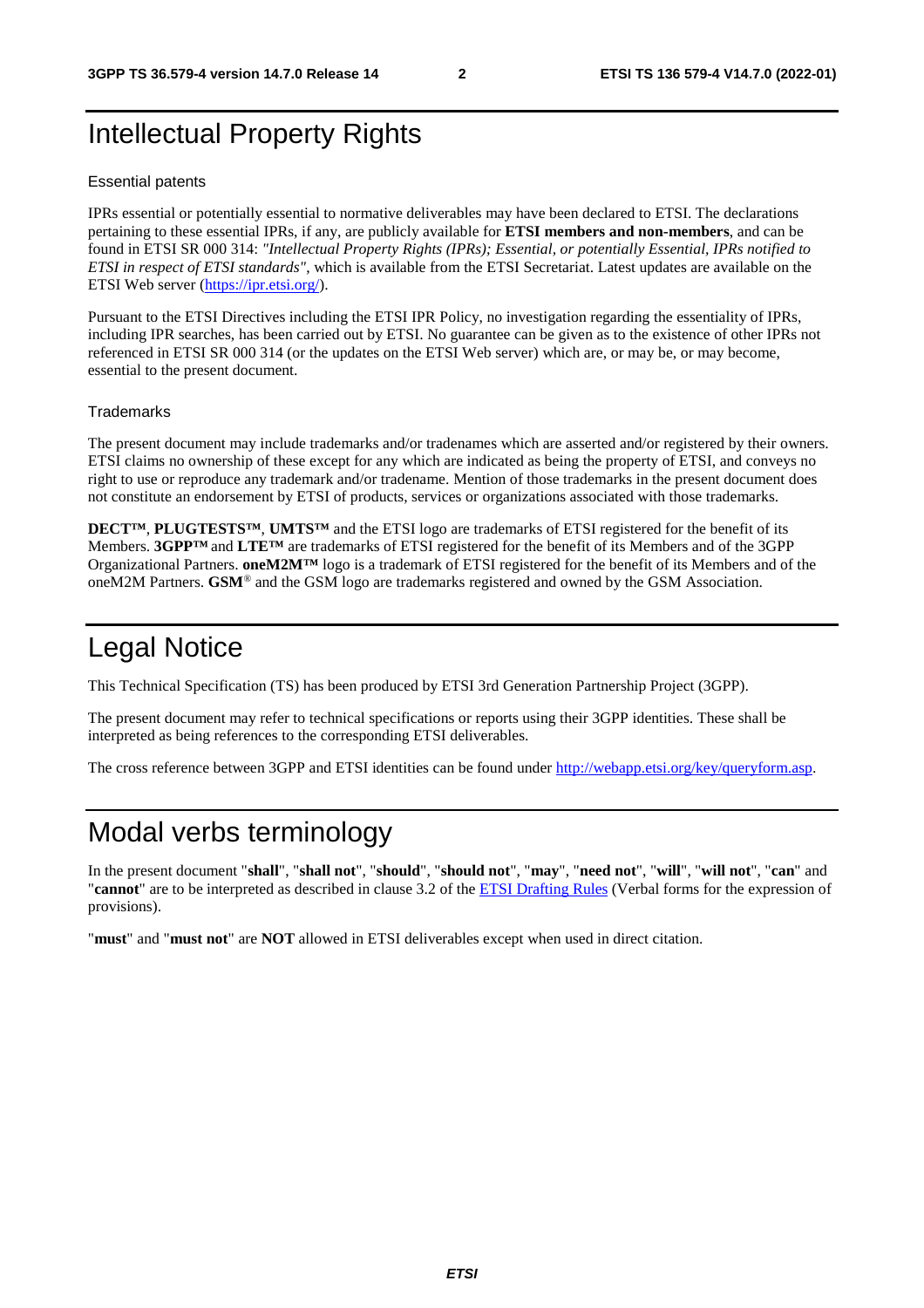$\mathbf{3}$ 

# Contents

| 1                     |  |  |  |  |  |  |  |
|-----------------------|--|--|--|--|--|--|--|
|                       |  |  |  |  |  |  |  |
| 3 <sup>7</sup><br>3.1 |  |  |  |  |  |  |  |
| $\overline{4}$        |  |  |  |  |  |  |  |
| Annex A:              |  |  |  |  |  |  |  |
|                       |  |  |  |  |  |  |  |
|                       |  |  |  |  |  |  |  |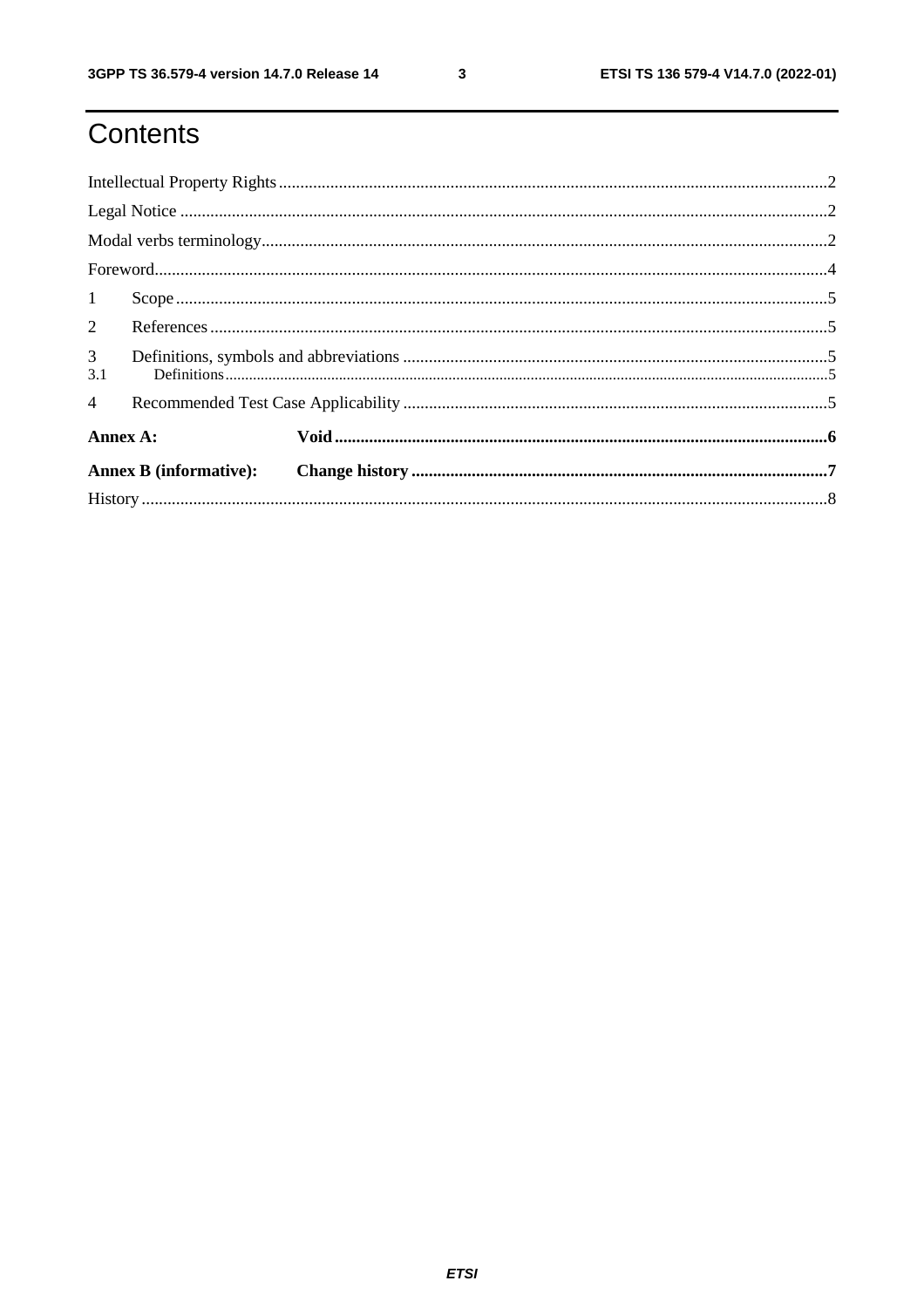# Foreword

This Technical Specification has been produced by the 3rd Generation Partnership Project (3GPP).

The contents of the present document are subject to continuing work within the TSG and may change following formal TSG approval. Should the TSG modify the contents of the present document, it will be re-released by the TSG with an identifying change of release date and an increase in version number as follows:

Version x.y.z

where:

- x the first digit:
	- 1 presented to TSG for information;
	- 2 presented to TSG for approval;
	- 3 or greater indicates TSG approved document under change control.
- y the second digit is incremented for all changes of substance, i.e. technical enhancements, corrections, updates, etc.
- z the third digit is incremented when editorial only changes have been incorporated in the document.

The present document is part 1 of a multi-part deliverable covering conformance test specification for Mission Critical Services over LTE consisting of:

 3GPP TS 36.579-1 [2]: "Mission Critical (MC) services over LTE protocol conformance testing; Part 1: Common test environment"

 3GPP TS 36.579-2 [3]: "Mission Critical (MC) services over LTE conformance testing; Part 2: Mission Critical Push To Talk (MCPTT) User Equipment (UE) Protocol conformance specification"

 3GPP TS 36.579-3 [4]: "Mission Critical (MC) services over LTE conformance testing; Part 3: Mission Critical Push To Talk (MCPTT) Server Application test specification"

### **3GPP TS 36.579-4: "Mission Critical (MC) services over LTE conformance testing; Part 4: Test Applicability and Implementation Conformance Statement (ICS) proforma specification" (the present document)**

 3GPP TS 36.579-5 [5]: "Mission Critical (MC) services over LTE conformance testing; Part 5: Abstract test suite (ATS)"

 3GPP TS 36.579-6 [11]: "Mission Critical (MC) services over LTE; Part 6: Mission Critical Video (MCVideo) User Equipment (UE) Protocol conformance specification".

 3GPP TS 36.579-7 [12]: "Mission Critical (MC) services over LTE; Part 7: Mission Critical Data (MCData) User Equipment (UE) Protocol conformance specification".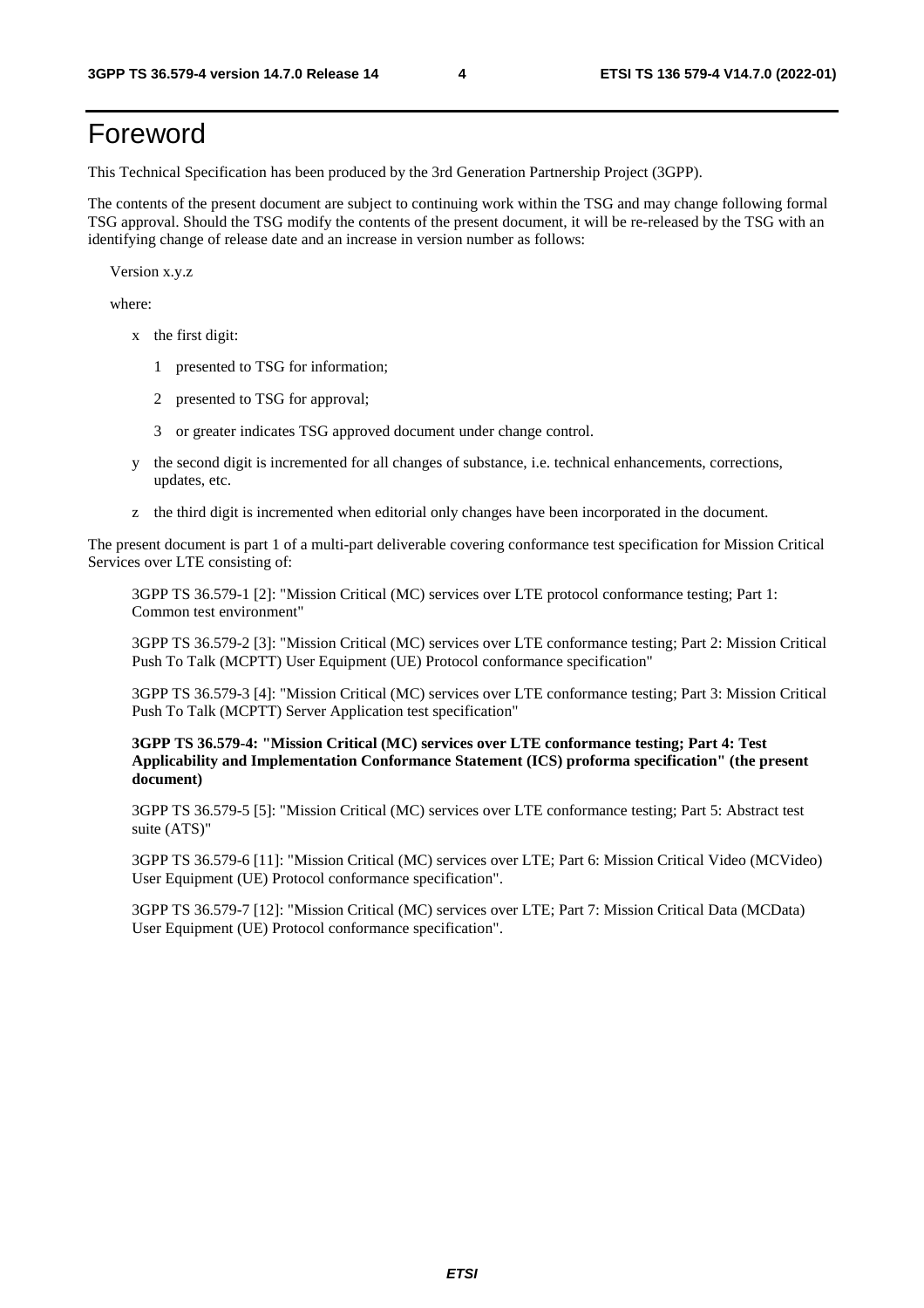### 1 Scope

The present document provides the Implementation Conformance Statement (ICS) proforma for testing Client or Server implementations for compliance to the Mission Critical Services over LTE protocol requirements defined by 3GPP, and in accordance with the relevant guidance given in ISO/IEC 9646-1 [7] and ISO/IEC 9646-7 [8].

The present document specifies the recommended applicability statement for the test cases included in 3GPP TS 36.579-2 [3] and 3GPP TS 36.579-3 [4], as well as, TS 36.579-6 [3] and 3GPP TS 36.579-7 [4]. These applicability statements are based on the features implemented in the Client or the Server respectively.

The present document is valid for Mission Critical Services Servers and Clients implemented according to 3GPP releases starting from Release 13 up to the Release indicated on the cover page of the present document.

The present document is valid for Mission Critical Video (MCVideo) and Mission Critical Data (MCData) Clients implemented according to 3GPP releases starting from Release 14 up to the Release indicated on the cover page of the present document.

The present document does not specify applicability or ICS for protocol conformance testing for the EPS (LTE) bearers which carry the Mission Critical Services data sent or received by the Client and/or the Server. These are defined in TS 36.523-2 [6].

# 2 References

The following documents contain provisions which, through reference in this text, constitute provisions of the present document.

- References are either specific (identified by date of publication, edition number, version number, etc.) or non-specific.
- For a specific reference, subsequent revisions do not apply.
- For a non-specific reference, the latest version applies. In the case of a reference to a 3GPP document (including a GSM document), a non-specific reference implicitly refers to the latest version of that document *in the same Release as the present document*.
- $[1]$  to  $[15]$  (void)
- [16] 3GPP TS 36.579-4 Release 15: "Mission Critical (MC) services over LTE; Part 4: Test Applicability and Implementation Conformance Statement (ICS) proforma specification"

## 3 Definitions, symbols and abbreviations

3.1 Definitions

Void

### 4 Recommended Test Case Applicability

The requirements of the present document are provided in 3GPP TS 36.579-4 Release 15 [16].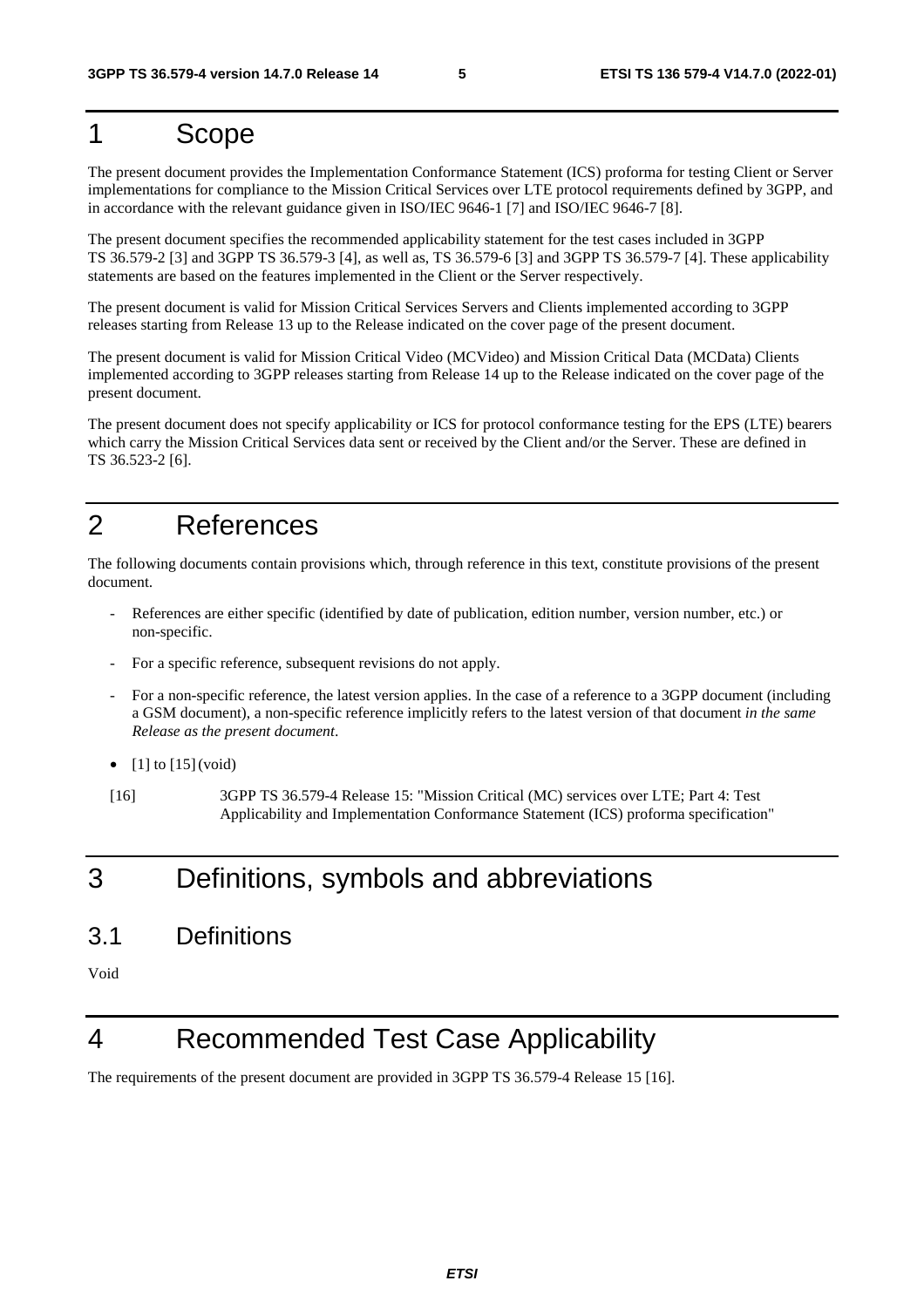# Annex A: Void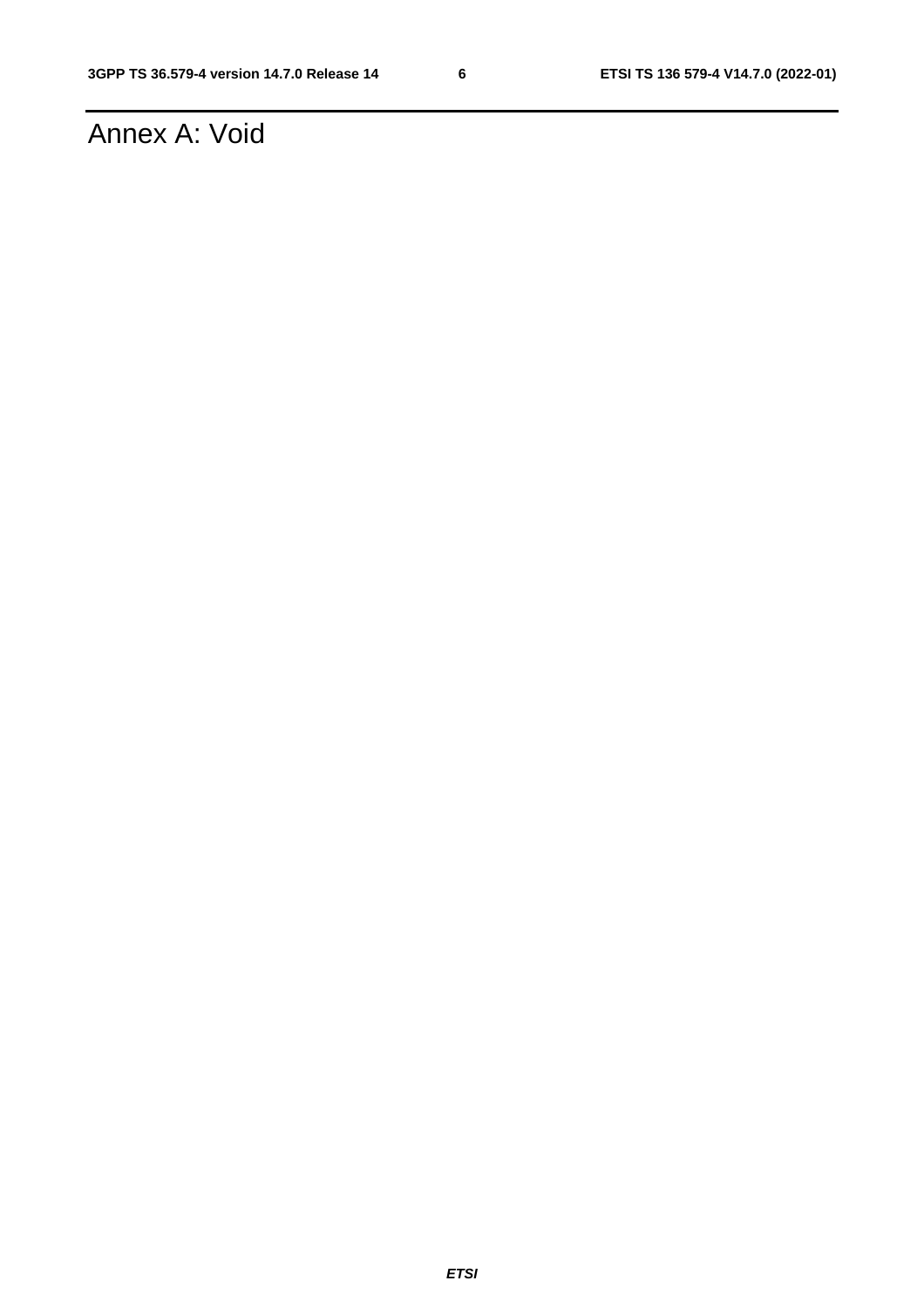# Annex B (informative): Change history

| <b>Change history</b> |                |             |           |    |     |                                                                                          |            |  |  |
|-----------------------|----------------|-------------|-----------|----|-----|------------------------------------------------------------------------------------------|------------|--|--|
| Date                  | <b>Meeting</b> | <b>TDoc</b> | <b>CR</b> | R. | Cat | Subject/Comment                                                                          | <b>New</b> |  |  |
|                       |                |             |           | ev |     |                                                                                          | version    |  |  |
| 2017-02               | R5#74          | R5-171301   |           |    |     | Introduction of TS 36.579-4.                                                             | 0.0.1      |  |  |
| 2017-12               | R5#77          | R5-177038   |           |    |     | Adding applicability for all Client tests                                                | 0.2.0      |  |  |
| 2017-12               | <b>RAN#78</b>  | RP-172184   |           |    |     | Draft version for information purposes to the RAN Plenary                                | 1.0.0      |  |  |
| 2018-03               | R5#78          | R5-180656   |           |    |     | Various updates                                                                          | 1.1.0      |  |  |
| 2018-03               | <b>RAN#79</b>  | RP-180129   |           |    |     | Draft version for approval to move the spec under revision control to<br>the RAN Plenary | 2.0.0      |  |  |
| 2018-03               | <b>RAN#79</b>  |             |           |    |     | Editorial changes and promoted to v13.0.0                                                | 13.0.0     |  |  |
| 2018-06               | <b>RAN#80</b>  | R5-182435   | 0001      |    | F   | Updates of 36.579-4 for MCPTT APN and more                                               | 13.1.0     |  |  |
| 2018-09               | <b>RAN#81</b>  | R5-184693   | 0002      |    | F   | Adding applicability for new MCPTT Rel-14 TCs                                            | 14.0.0     |  |  |
| 2019-09               | <b>RAN#85</b>  | R5-196356   | 0003      |    | F   | Updates to Table 4-1                                                                     | 14.1.0     |  |  |
| 2019-12               | <b>RAN#86</b>  | R5-198129   | 0005      |    | F   | Adding applicability for MCVideo TCs                                                     | 14.2.0     |  |  |
| 2019-12               | <b>RAN#86</b>  | R5-198130   | 0006      |    | F   | Adding applicability for MCData TCs                                                      | 14.2.0     |  |  |
| 2019-12               | <b>RAN#86</b>  | R5-198166   | 0007      |    | F   | Removal of px MCPTT APN Default                                                          | 14.2.0     |  |  |
| 2019-12               | <b>RAN#86</b>  | R5-199058   | 0004      | 1  | F   | Update for MCVideo and MCData Clients test applicability                                 | 14.2.0     |  |  |
| 2020-06               | <b>RAN#88</b>  | R5-203112   | 0009      | 3  | F   | Update to applicability                                                                  | 14.3.0     |  |  |
| 2020-09               | <b>RAN#89</b>  | R5-204369   | 0010      |    | F   | Corrections to MCVideo and MCData tables                                                 | 14.4.0     |  |  |
| 2020-09               | <b>RAN#89</b>  | R5-204370   | 0011      |    | F   | Update of test case applicability to Rel-14                                              | 14.4.0     |  |  |
| 2020-09               | <b>RAN#89</b>  | R5-204370   | 0011      |    | F   | corrected wrong values to Rel-14 for 6.1.1.17-18                                         | 14.4.1     |  |  |
| 2021-03               | <b>RAN#91</b>  | R5-211254   | 0013      |    | F   | Adding an MCPTT test case to the applicability table                                     | 14.5.0     |  |  |
| 2021-03               | <b>RAN#91</b>  | R5-211545   | 0012      |    | F   | Addition of missing MCX PICS                                                             | 14.5.0     |  |  |
| 2021-06               | <b>RAN#92</b>  | R5-213669   | 0015      |    | F   | Update to ICS proforma tables                                                            | 14.6.0     |  |  |
| 2021-12               | <b>RAN#94</b>  | R5-217155   | 0019      |    | F   | Removal of technical content in 36.579-4 v14.6.0 and substitution                        | 14.7.0     |  |  |
|                       |                |             |           |    |     | with pointer to the next Release                                                         |            |  |  |